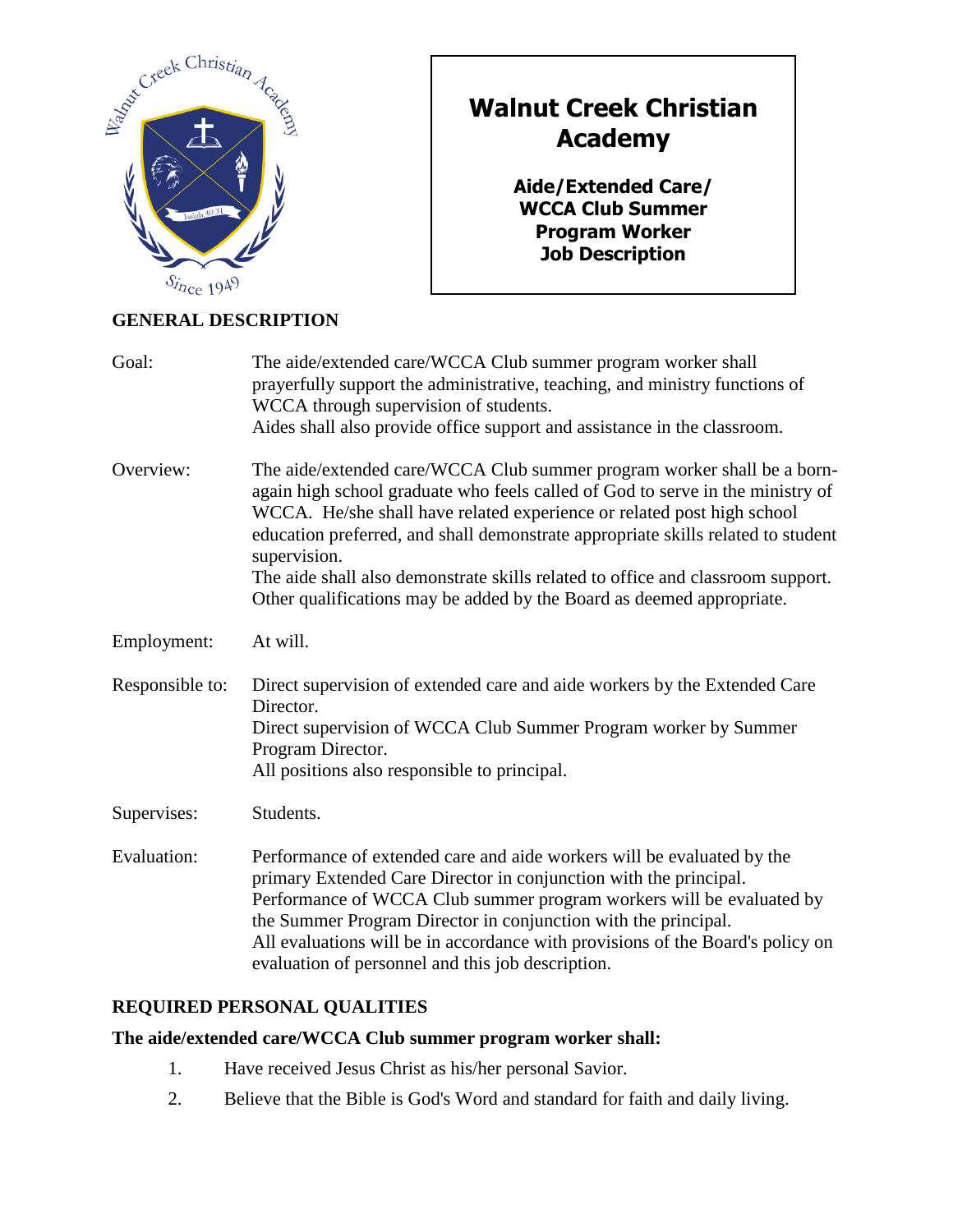- 3. Be in whole-hearted agreement with the school's Statement of Faith and Christian philosophy of education.
- 4. Be at all times, both in and out of school, a **Christian role model** in attitude, speech, and actions toward others. This includes being committed to God's biblical standards for sexual conduct (Luke 6:40).
- 5. Be a member of, and actively involved in, an evangelical, protestant church whose fundamental beliefs are in agreement with the WCCA Statement of Faith (Hebrews 10:25).
- 6. Show by example the importance of Scripture study and memorization, prayer, witnessing, and unity in the Body of Christ.

## **ADDITIONAL PERSONAL QUALITIES**

#### **The aide/extended care/WCCA Club summer program worker shall:**

- 1. Demonstrate the character qualities of enthusiasm, courtesy, flexibility, integrity, gratitude, kindness, self-control, perseverance, and punctuality.
- 2. Meet everyday stress with emotional stability, objectivity, and optimism.
- 3. Maintain a personal appearance that is a Christian role model of cleanliness, modesty, good taste, and agreement with school policy.
- 4. Use acceptable English in written and oral communication. Speak with clear articulation.
- 5. Respectfully submit and be loyal to constituted authority.
- 6. Notify the administration of any policy he/she is unable to support.
- 7. Refuse to use or circulate confidential information inappropriately. Avoid offthe-cuff comments and inappropriate communication of administrative, staff, parent, or student information.
- 8. Make an effort to appreciate and understand the uniqueness of the community.

#### **JOB DESCRIPTION** - **Essential Functions**

#### **The aide/extended care/WCCA Club summer program worker shall:**

- 1. Reflect the purpose of the school, which is to honor Christ in every class and every activity.
- 2. Motivate students to accept God's gift of salvation and help them grow in their faith through his/her witness and Christian role modeling. Lead students to a realization of their self-worth in Christ.
- 3. Cooperate with the Board and administration in implementing all policies, procedures, and directives governing the operation of the school.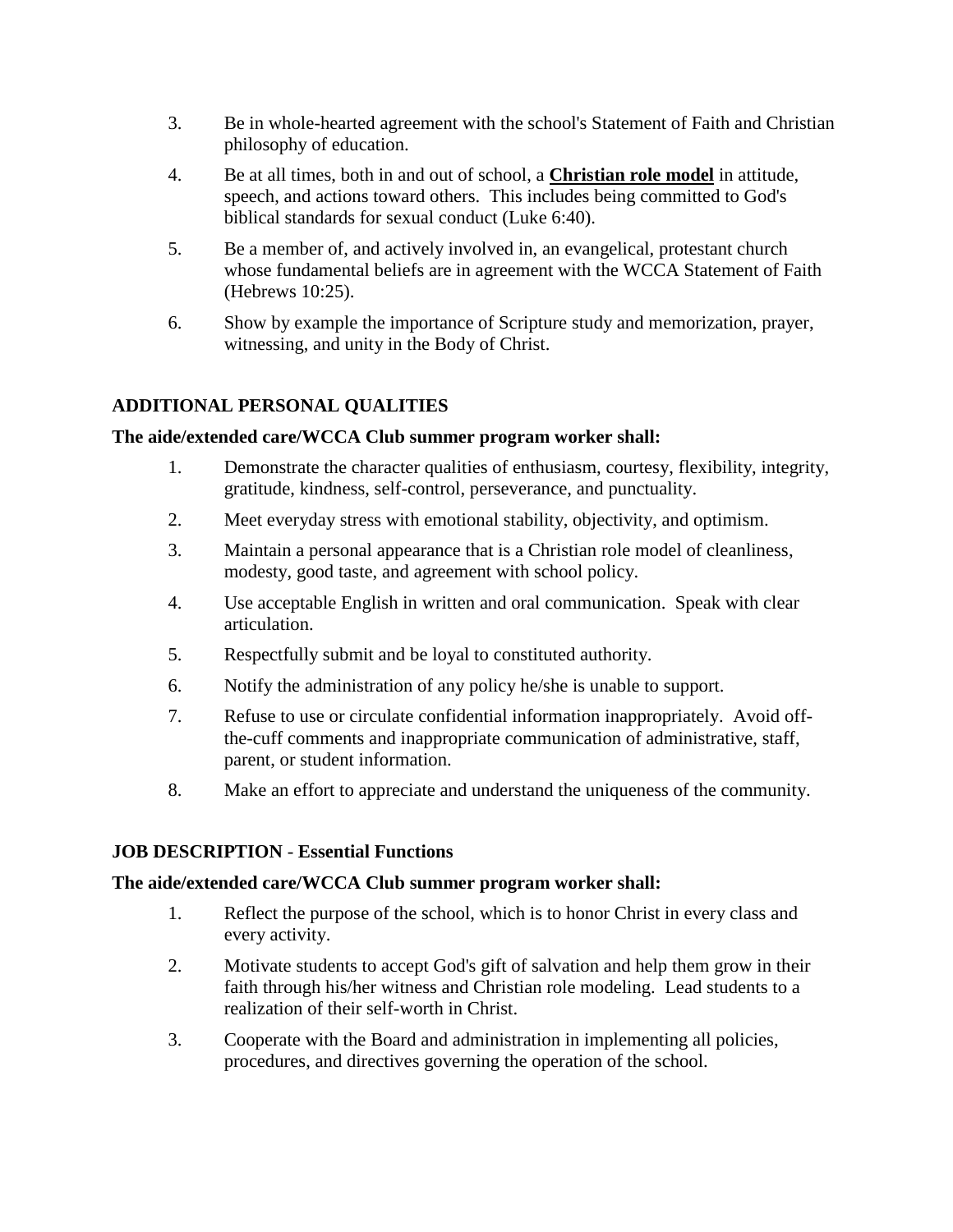- 4. Integrate biblical principles and the Christian philosophy of education throughout the school program.
- 5. Recognize the need for good public relations. Represent the school in a favorable and professional manner to the constituency and the general public.
- 6. Develop and maintain rapport with students, parents, and staff by treating others with friendliness, dignity, and consideration.
- 7. Follow the Matthew 18 principle in dealing with students, parents, staff, administration, and the Board.
- 8. Seek the counsel of administration, teachers, and colleagues while maintaining a teachable attitude.
- 9. Attend and participate in scheduled meetings.
- 10. Know the procedures for dealing with issues of an emergency nature.
- 11. Inform the administration in a timely manner if unable to fulfill any duty assigned.
- 12. Be a self-starter, working well with and without supervision.
- 13. Fulfill applicable specific duties professionally and in accordance with school policy and training:

## **JOB DESCRIPTION - Supplemental Functions**

#### **The aide/extended care/WCCA Club summer program worker:**

- 1. Utilize educational opportunities and evaluation processes for professional growth.
- 2. Provide input and constructive recommendations for the school program.
- 3. Support the broader program of the school by attending extracurricular activities when possible.
- 4. Perform any other duties that may be assigned by the administration.

#### **Duties of All Aides/Extended Care/WCCA Club Summer Program Workers:**

- Arrive for scheduled duties on time
- Fulfill assigned work schedule; if unable to work, alert supervisor and try to trade days
- **Actively rove** while supervising students to ensure their safety, never leaving students unattended
- Avoid distractions such as socializing with students, parents, or other staff members when supervising students
- Regularly clear areas where students may congregate such as bathrooms, back of gym, locker areas, etc.
- Wear safety vest consistently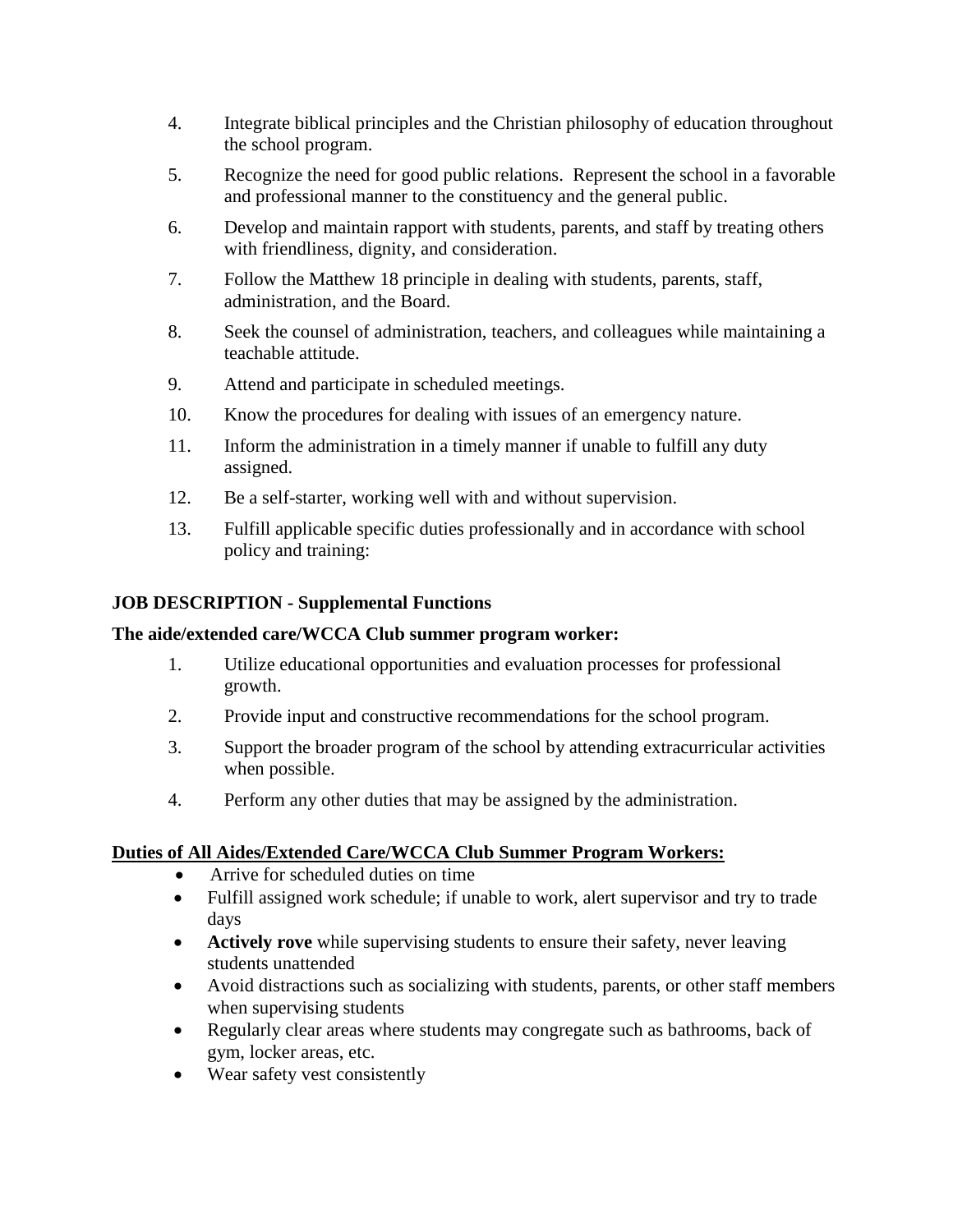- Maintain proper discipline on the school grounds, enforcing school rules with a positive and loving demeanor
- Intercept and direct visitors to office; assist in maintaining a closed campus
- Demonstrate an overall knowledge of school personnel, procedures, and policies
- Be alert for hazards in the playing areas and, if capable, rectify hazardous situations. Inform supervisor and maintenance personnel of noted hazards or needed repairs on school grounds or facilities
- Maintain school boundaries (keep students within fences, cones, etc.) and place cones/gates for safety
- Release students only to authorized persons; require parents to check out students
- Practice safe and appropriate first aid with Universal Precautions; maintain current CPR/first aid certification; notify parents and office of injuries and complete Accident Report Forms
- Ensure equipment is stored properly at end of recess or day
- Be familiar with the list of Medic Alert students and their specific needs to ensure the safety of all students

## **Duties Specific to Aides:**

- Effectively assist classroom teachers and/or office staff
- Assist in student drop-off and pick-up, as well as supervising breaks/recesses
- Record discipline problems on recess log
- Relate discipline problems to appropriate person classroom teacher for most offenses, department chairpersons and/or principal for serious and/or repeated discipline problems. Defer any related discussions with parents to the appropriate faculty member or administrator.
- Maintain supervision of students until they are in the teacher's care

## **Duties Specific to Extended Care/WCCA Club Summer Program Workers:**

- Record discipline problems on extended care or summer program log
- Inform extended care director of discipline problems
- Continue supervision until the last child is signed out
- Ensure students are signed in and out, maintaining accurate accounting of student attendance and location
- Maintain illness/injury log

## **DATE JOB DESCRIPTION REVIEWED:**

Staff Signature\_\_\_\_\_\_\_\_\_\_\_\_\_\_\_\_\_\_\_\_\_\_\_\_\_\_\_\_\_\_\_\_\_\_\_\_\_\_\_\_ Date \_\_\_\_\_\_\_\_\_\_\_\_\_\_\_\_\_\_